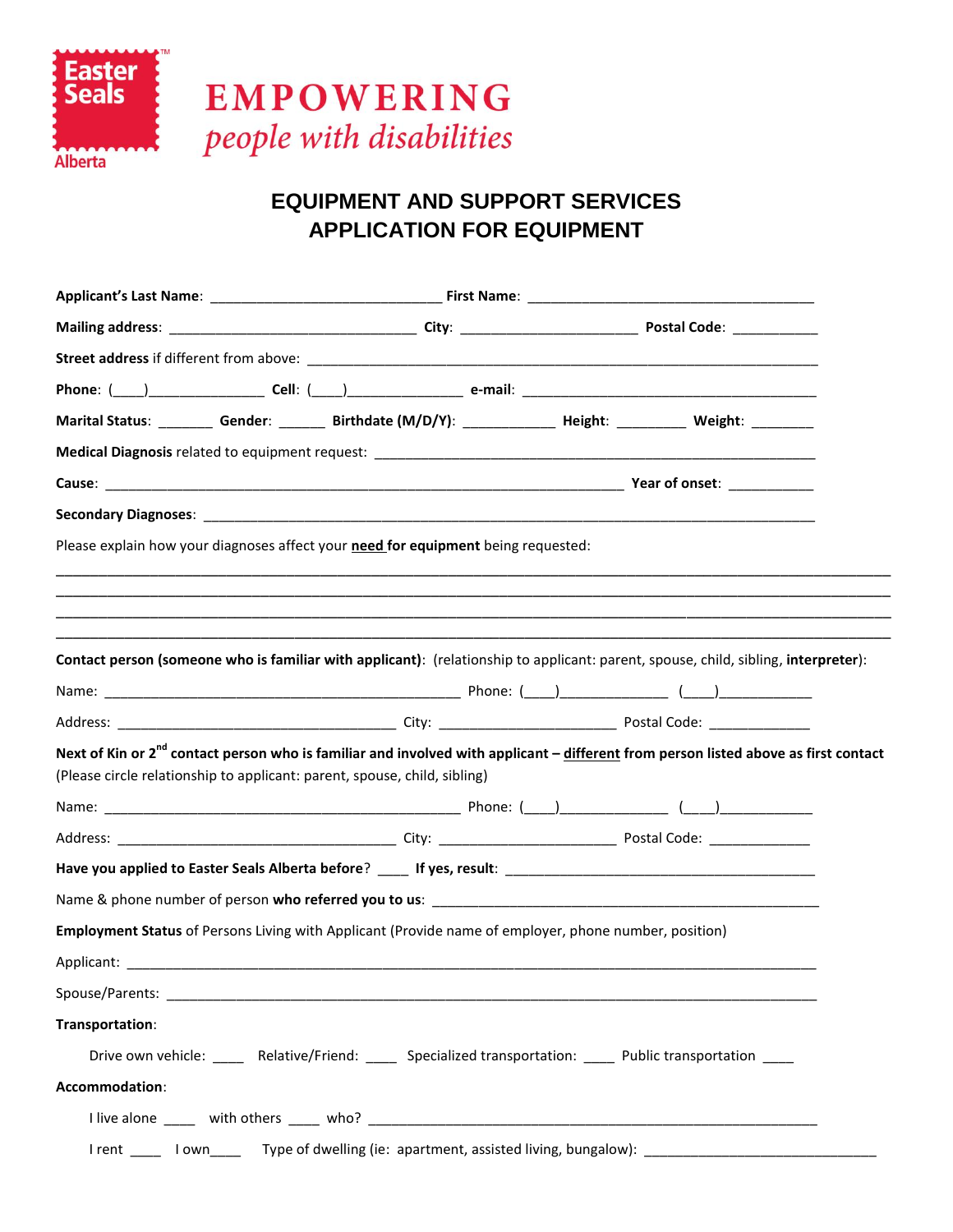2

| <b>Provider of Personal Care/Support:</b>                                                                                                                                                                                                         |                                                                                                               |                                                                                                                               |  |
|---------------------------------------------------------------------------------------------------------------------------------------------------------------------------------------------------------------------------------------------------|---------------------------------------------------------------------------------------------------------------|-------------------------------------------------------------------------------------------------------------------------------|--|
|                                                                                                                                                                                                                                                   | Family ______ Home Care _______ Assisted Living ______ Private ______ None ______ Other _____________________ |                                                                                                                               |  |
| What equipment are you requesting? (We can only consider one funding request at a time)                                                                                                                                                           |                                                                                                               |                                                                                                                               |  |
|                                                                                                                                                                                                                                                   |                                                                                                               |                                                                                                                               |  |
|                                                                                                                                                                                                                                                   |                                                                                                               |                                                                                                                               |  |
|                                                                                                                                                                                                                                                   |                                                                                                               |                                                                                                                               |  |
|                                                                                                                                                                                                                                                   |                                                                                                               |                                                                                                                               |  |
| equipment? Please attach a letter if more space is required.                                                                                                                                                                                      |                                                                                                               | What equipment are you presently using? What difficulty are you having with this method that can be overcome with requested   |  |
| What type of funding assistance are you requesting?                                                                                                                                                                                               |                                                                                                               |                                                                                                                               |  |
|                                                                                                                                                                                                                                                   | Full amount ___ Interest Free Loan ___ Cost-share ___ How much can you or your family contribute? \$______    |                                                                                                                               |  |
|                                                                                                                                                                                                                                                   |                                                                                                               | Easter Seals Alberta does not reimburse for equipment purchased nor become involved with requests after equipment is ordered. |  |
| If Easter Seals Alberta has contributed 51% or more of the cost of equipment, we will retain ownership.                                                                                                                                           |                                                                                                               |                                                                                                                               |  |
| Recipients of equipment will be responsible for repairs and maintenance while it is in their possession.                                                                                                                                          |                                                                                                               |                                                                                                                               |  |
| OTHER POTENTIAL FUNDING SOURCES:                                                                                                                                                                                                                  |                                                                                                               |                                                                                                                               |  |
| If you have medical benefits (i.e. private extended health such as Sun Life, NIHB, AISH, Blue Cross, disability insurance), have you                                                                                                              | inquired whether the requested equipment is covered? Yes _____ No ____                                        |                                                                                                                               |  |
| If you are a Treaty Status Aboriginal, have you approached your Band, NIHB and private insurance? Yes _____ No ____                                                                                                                               |                                                                                                               |                                                                                                                               |  |
| DVA and Poppy Fund? Yes _____ No ____                                                                                                                                                                                                             |                                                                                                               | If you or your spouse were/are a veteran or served in the Armed Forces, and had an honourable discharge, have you applied to  |  |
| Have you applied to any disability-specific funding organization that you may be eligible for, such as Cerebral Palsy, Muscular<br>Dystrophy, Polio Foundation or Spina Bifida? Yes No                                                            |                                                                                                               |                                                                                                                               |  |
| Please approach the above resources BEFORE applying to Easter Seals Alberta, since we are a funding source of last resort.                                                                                                                        |                                                                                                               |                                                                                                                               |  |
| Do you or your family members have any contact with agencies, individuals, churches, unions, associations, previous or current<br>employers, or service clubs that may be interested in helping provide funds for your request? Yes _____ No ____ |                                                                                                               |                                                                                                                               |  |
|                                                                                                                                                                                                                                                   |                                                                                                               |                                                                                                                               |  |
| Have you applied to any other organization / agency for assistance? _______                                                                                                                                                                       |                                                                                                               |                                                                                                                               |  |
|                                                                                                                                                                                                                                                   |                                                                                                               |                                                                                                                               |  |
|                                                                                                                                                                                                                                                   |                                                                                                               |                                                                                                                               |  |

If more than one, please list them below or on the back of this page.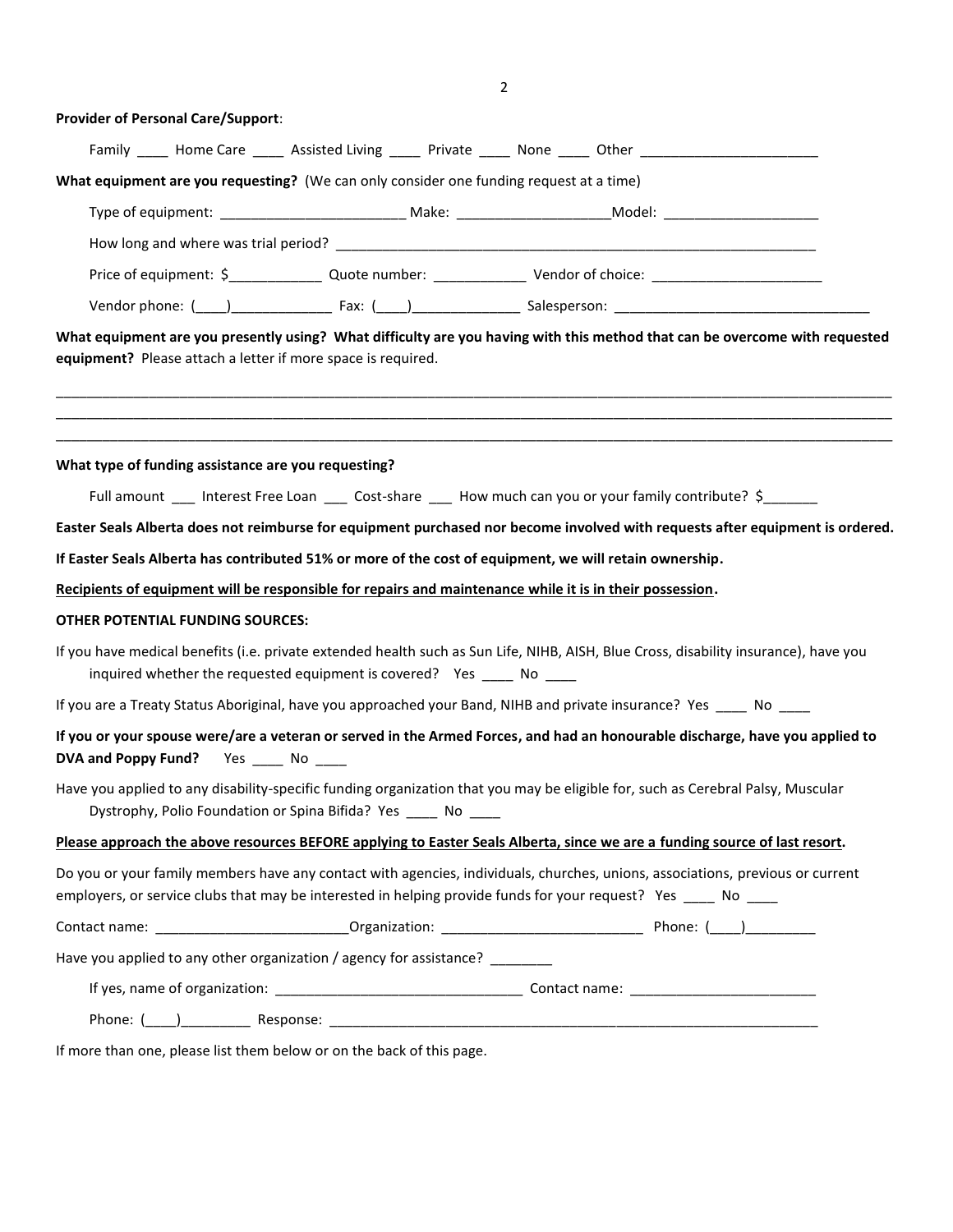## *THIS SECTION MUST BE COMPLETED.*

# **Caseworkers may request verification of any information provided. Current Monthly Financial Status (combined Household Income and Expenses)**

| <b>Assets</b>                             |   | <b>Monthly</b>                 |
|-------------------------------------------|---|--------------------------------|
| If owned, est. value of primary residence |   | Rent\Mortgage                  |
| Estimated value of other property owned   |   | Utilities (gas, power, water)  |
| Est. Value of Vehicle(s)                  |   | Food                           |
| Savings                                   |   | Clothing/personal grooming     |
| Stocks\Bonds                              |   | Medical/Dental                 |
| <b>RRSP</b>                               |   | Vehicle (fuel, maint, registr) |
| Other investments:                        |   | Vehicle (s) payment            |
|                                           |   | Insurance - Property           |
| Insurance Settlements:                    |   | - Vehicle                      |
|                                           |   | Property tax, Mobile Lot fee   |
| <b>Total Assets:</b>                      | Ś | Condo fee                      |

| <b>Monthly Income (Net Family)</b>        |    | Household supplies            |    |
|-------------------------------------------|----|-------------------------------|----|
| Self (Employment)                         |    | Phone, cable, cell, satellite |    |
| Spouse\Parent(s)                          |    | Entertainment, gifts, church  |    |
| <b>Child Tax Credit</b>                   |    | Home Repair/Furnishing        |    |
| <b>AISH</b>                               |    | Children - school, lessons,   |    |
| Alberta Works (Income Support)            |    | activities, care, allowance,  |    |
| Other Income - please circle and itemize: |    | maintenance payments          |    |
| Private Insurance, LTD                    |    | Pet Care                      |    |
| Student Loan, Rental,                     |    | Other expenses (list):        |    |
| Health and Welfare Canada, Investment     |    |                               |    |
| Income, EI,                               |    |                               |    |
| Child Maintenance, WCB, CPP, GIS, Alberta |    |                               |    |
| Seniors Benefit,                          |    |                               |    |
| Old Age Pension, DVA,                     |    |                               |    |
| <b>Trust Fund</b>                         |    |                               |    |
| <b>Total Income:</b>                      | \$ | <b>Total Expenses:</b>        | \$ |

| <b>Assets</b>     |    | <b>Monthly Expenses</b>        |   |  |
|-------------------|----|--------------------------------|---|--|
| nary residence    |    | Rent\Mortgage                  |   |  |
| roperty owned     |    | Utilities (gas, power, water)  |   |  |
|                   |    | Food                           |   |  |
|                   |    | Clothing/personal grooming     |   |  |
|                   |    | Medical/Dental                 |   |  |
|                   |    | Vehicle (fuel, maint, registr) |   |  |
|                   |    | Vehicle (s) payment            |   |  |
|                   |    | Insurance - Property           |   |  |
|                   |    | - Vehicle                      |   |  |
|                   |    | Property tax, Mobile Lot fee   |   |  |
|                   | \$ | Condo fee                      |   |  |
|                   |    | Transportation (public)        |   |  |
| come (Net Family) |    | Household supplies             |   |  |
|                   |    | Phone, cable, cell, satellite  |   |  |
|                   |    | Entertainment, gifts, church   |   |  |
|                   |    | Home Repair/Furnishing         |   |  |
|                   |    | Children - school, lessons,    |   |  |
| oport)            |    | activities, care, allowance,   |   |  |
| cle and itemize:  |    | maintenance payments           |   |  |
|                   |    | Pet Care                       |   |  |
|                   |    | Other expenses (list):         |   |  |
| a, Investment     |    |                                |   |  |
| CPP, GIS, Alberta |    |                                |   |  |
|                   |    |                                |   |  |
|                   | \$ | <b>Total Expenses:</b>         | Ś |  |

| <b>Liabilities</b>        |                 |                      |  |  |  |
|---------------------------|-----------------|----------------------|--|--|--|
|                           | Monthly Payment | <b>Balance owing</b> |  |  |  |
| Mortgage                  |                 |                      |  |  |  |
| Vehicle (s)               |                 |                      |  |  |  |
| Credit card (list):       |                 |                      |  |  |  |
|                           |                 |                      |  |  |  |
| Other:                    |                 |                      |  |  |  |
|                           |                 |                      |  |  |  |
| <b>Total Liabilities:</b> |                 |                      |  |  |  |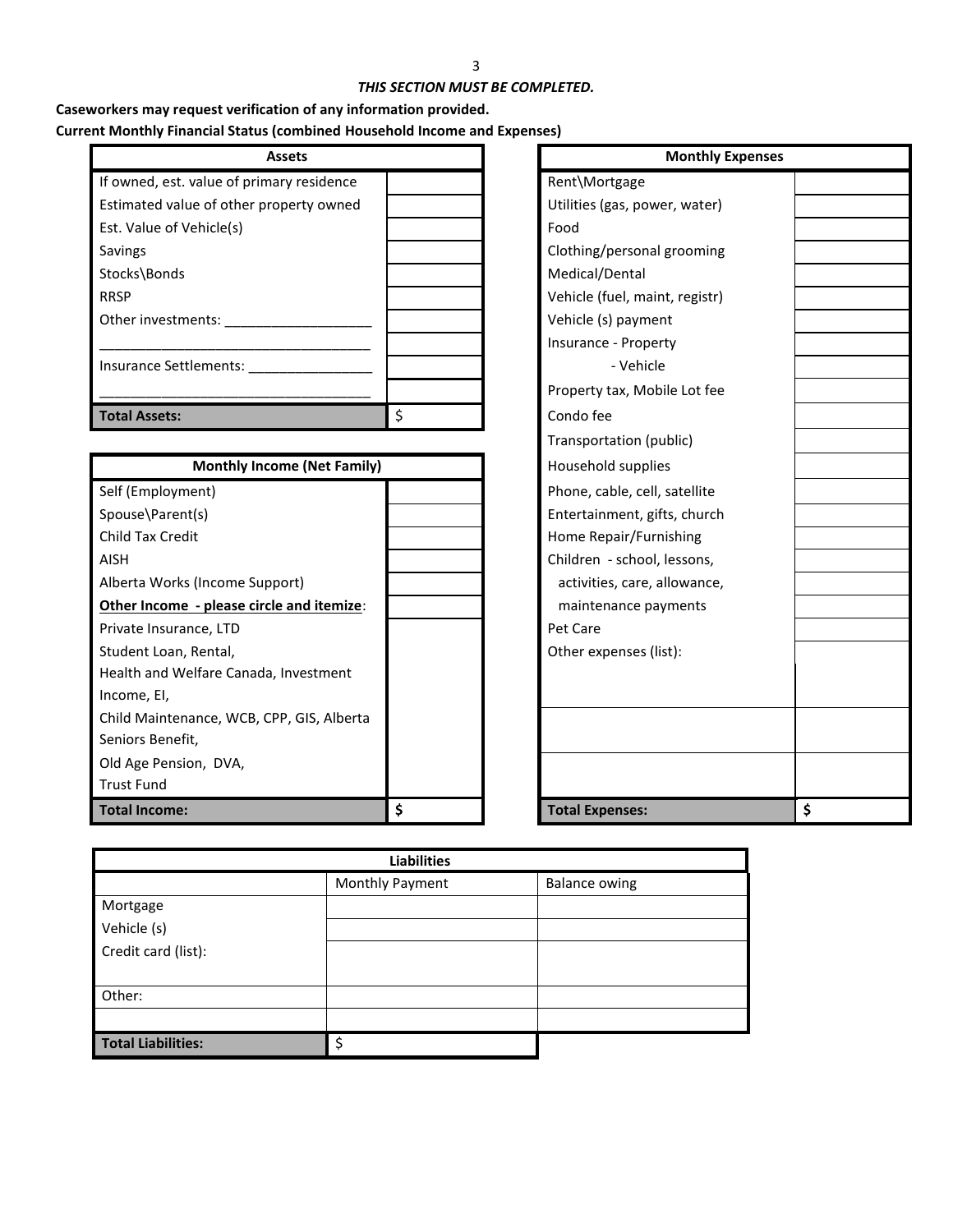Do you have an insurance claim pending? If yes, please explain the circumstances:

Have you sold property or received a lump sum of money greater than \$10,000 in the past 5 years? If yes, please explain the circumstances:

Are you experiencing any major financial obligations at this time, in the recent past or near future? Please explain:

**Please describe how you expect the requested equipment to impact your life. What benefits do you expect to obtain from it? Please attach a letter if more space is required.**

\_\_\_\_\_\_\_\_\_\_\_\_\_\_\_\_\_\_\_\_\_\_\_\_\_\_\_\_\_\_\_\_\_\_\_\_\_\_\_\_\_\_\_\_\_\_\_\_\_\_\_\_\_\_\_\_\_\_\_\_\_\_\_\_\_\_\_\_\_\_\_\_\_\_\_\_\_\_\_\_\_\_\_\_\_\_\_\_\_\_\_\_\_\_\_\_\_\_\_\_\_\_\_\_\_\_\_\_ \_\_\_\_\_\_\_\_\_\_\_\_\_\_\_\_\_\_\_\_\_\_\_\_\_\_\_\_\_\_\_\_\_\_\_\_\_\_\_\_\_\_\_\_\_\_\_\_\_\_\_\_\_\_\_\_\_\_\_\_\_\_\_\_\_\_\_\_\_\_\_\_\_\_\_\_\_\_\_\_\_\_\_\_\_\_\_\_\_\_\_\_\_\_\_\_\_\_\_\_\_\_\_\_\_\_\_\_ \_\_\_\_\_\_\_\_\_\_\_\_\_\_\_\_\_\_\_\_\_\_\_\_\_\_\_\_\_\_\_\_\_\_\_\_\_\_\_\_\_\_\_\_\_\_\_\_\_\_\_\_\_\_\_\_\_\_\_\_\_\_\_\_\_\_\_\_\_\_\_\_\_\_\_\_\_\_\_\_\_\_\_\_\_\_\_\_\_\_\_\_\_\_\_\_\_\_\_\_\_\_\_\_\_\_\_\_ \_\_\_\_\_\_\_\_\_\_\_\_\_\_\_\_\_\_\_\_\_\_\_\_\_\_\_\_\_\_\_\_\_\_\_\_\_\_\_\_\_\_\_\_\_\_\_\_\_\_\_\_\_\_\_\_\_\_\_\_\_\_\_\_\_\_\_\_\_\_\_\_\_\_\_\_\_\_\_\_\_\_\_\_\_\_\_\_\_\_\_\_\_\_\_\_\_\_\_\_\_\_\_\_\_\_\_\_ \_\_\_\_\_\_\_\_\_\_\_\_\_\_\_\_\_\_\_\_\_\_\_\_\_\_\_\_\_\_\_\_\_\_\_\_\_\_\_\_\_\_\_\_\_\_\_\_\_\_\_\_\_\_\_\_\_\_\_\_\_\_\_\_\_\_\_\_\_\_\_\_\_\_\_\_\_\_\_\_\_\_\_\_\_\_\_\_\_\_\_\_\_\_\_\_\_\_\_\_\_\_\_\_\_\_\_\_ \_\_\_\_\_\_\_\_\_\_\_\_\_\_\_\_\_\_\_\_\_\_\_\_\_\_\_\_\_\_\_\_\_\_\_\_\_\_\_\_\_\_\_\_\_\_\_\_\_\_\_\_\_\_\_\_\_\_\_\_\_\_\_\_\_\_\_\_\_\_\_\_\_\_\_\_\_\_\_\_\_\_\_\_\_\_\_\_\_\_\_\_\_\_\_\_\_\_\_\_\_\_\_\_\_\_\_\_ \_\_\_\_\_\_\_\_\_\_\_\_\_\_\_\_\_\_\_\_\_\_\_\_\_\_\_\_\_\_\_\_\_\_\_\_\_\_\_\_\_\_\_\_\_\_\_\_\_\_\_\_\_\_\_\_\_\_\_\_\_\_\_\_\_\_\_\_\_\_\_\_\_\_\_\_\_\_\_\_\_\_\_\_\_\_\_\_\_\_\_\_\_\_\_\_\_\_\_\_\_\_\_\_\_\_\_\_ \_\_\_\_\_\_\_\_\_\_\_\_\_\_\_\_\_\_\_\_\_\_\_\_\_\_\_\_\_\_\_\_\_\_\_\_\_\_\_\_\_\_\_\_\_\_\_\_\_\_\_\_\_\_\_\_\_\_\_\_\_\_\_\_\_\_\_\_\_\_\_\_\_\_\_\_\_\_\_\_\_\_\_\_\_\_\_\_\_\_\_\_\_\_\_\_\_\_\_\_\_\_\_\_\_\_\_\_

#### **Supporting Documentation Checklist:**

|                                                           | Attached  | To Follow |
|-----------------------------------------------------------|-----------|-----------|
| Physio/Occupational Therapist Assessment                  | Yes<br>No |           |
| Doctor's letter/Medical Report Form                       | Yes<br>No |           |
| Previous 2 years Notices of Assessment from CRA/AISH stub | Yes<br>Nο |           |
| Equipment price quote (s)                                 | Yes<br>Nο |           |
| Other supporting documentation                            | Yes<br>No |           |

In order to raise funds for your request, do you agree to the use of your first name and any information you provided on this application form (except financial) in funding letter or publicity if your application is approved?

Yes \_\_\_\_\_ No \_\_

Can we contact you or your family members to volunteer for fundraising events in your community?

Yes No

Would you provide us with a letter explaining how the equipment we provided has impacted your life and a picture of you with the equipment, if your application is successful?

Yes \_\_\_\_\_ No \_\_\_\_\_

\_\_\_\_\_\_\_\_\_\_\_\_\_\_\_\_\_\_\_\_\_\_\_\_\_\_\_\_\_\_\_\_\_\_\_\_\_\_\_\_\_\_\_\_\_\_\_\_\_\_\_\_\_\_\_\_\_\_\_\_\_\_\_\_\_\_\_\_\_\_\_\_\_\_\_\_\_\_\_\_\_\_\_\_\_\_\_\_\_\_\_\_\_\_\_\_\_\_\_\_\_\_\_\_\_\_\_\_ \_\_\_\_\_\_\_\_\_\_\_\_\_\_\_\_\_\_\_\_\_\_\_\_\_\_\_\_\_\_\_\_\_\_\_\_\_\_\_\_\_\_\_\_\_\_\_\_\_\_\_\_\_\_\_\_\_\_\_\_\_\_\_\_\_\_\_\_\_\_\_\_\_\_\_\_\_\_\_\_\_\_\_\_\_\_\_\_\_\_\_\_\_\_\_\_\_\_\_\_\_\_\_\_\_\_\_\_

\_\_\_\_\_\_\_\_\_\_\_\_\_\_\_\_\_\_\_\_\_\_\_\_\_\_\_\_\_\_\_\_\_\_\_\_\_\_\_\_\_\_\_\_\_\_\_\_\_\_\_\_\_\_\_\_\_\_\_\_\_\_\_\_\_\_\_\_\_\_\_\_\_\_\_\_\_\_\_\_\_\_\_\_\_\_\_\_\_\_\_\_\_\_\_\_\_\_\_\_\_\_\_\_\_\_\_\_ \_\_\_\_\_\_\_\_\_\_\_\_\_\_\_\_\_\_\_\_\_\_\_\_\_\_\_\_\_\_\_\_\_\_\_\_\_\_\_\_\_\_\_\_\_\_\_\_\_\_\_\_\_\_\_\_\_\_\_\_\_\_\_\_\_\_\_\_\_\_\_\_\_\_\_\_\_\_\_\_\_\_\_\_\_\_\_\_\_\_\_\_\_\_\_\_\_\_\_\_\_\_\_\_\_\_\_\_

\_\_\_\_\_\_\_\_\_\_\_\_\_\_\_\_\_\_\_\_\_\_\_\_\_\_\_\_\_\_\_\_\_\_\_\_\_\_\_\_\_\_\_\_\_\_\_\_\_\_\_\_\_\_\_\_\_\_\_\_\_\_\_\_\_\_\_\_\_\_\_\_\_\_\_\_\_\_\_\_\_\_\_\_\_\_\_\_\_\_\_\_\_\_\_\_\_\_\_\_\_\_\_\_\_\_\_\_ \_\_\_\_\_\_\_\_\_\_\_\_\_\_\_\_\_\_\_\_\_\_\_\_\_\_\_\_\_\_\_\_\_\_\_\_\_\_\_\_\_\_\_\_\_\_\_\_\_\_\_\_\_\_\_\_\_\_\_\_\_\_\_\_\_\_\_\_\_\_\_\_\_\_\_\_\_\_\_\_\_\_\_\_\_\_\_\_\_\_\_\_\_\_\_\_\_\_\_\_\_\_\_\_\_\_\_\_